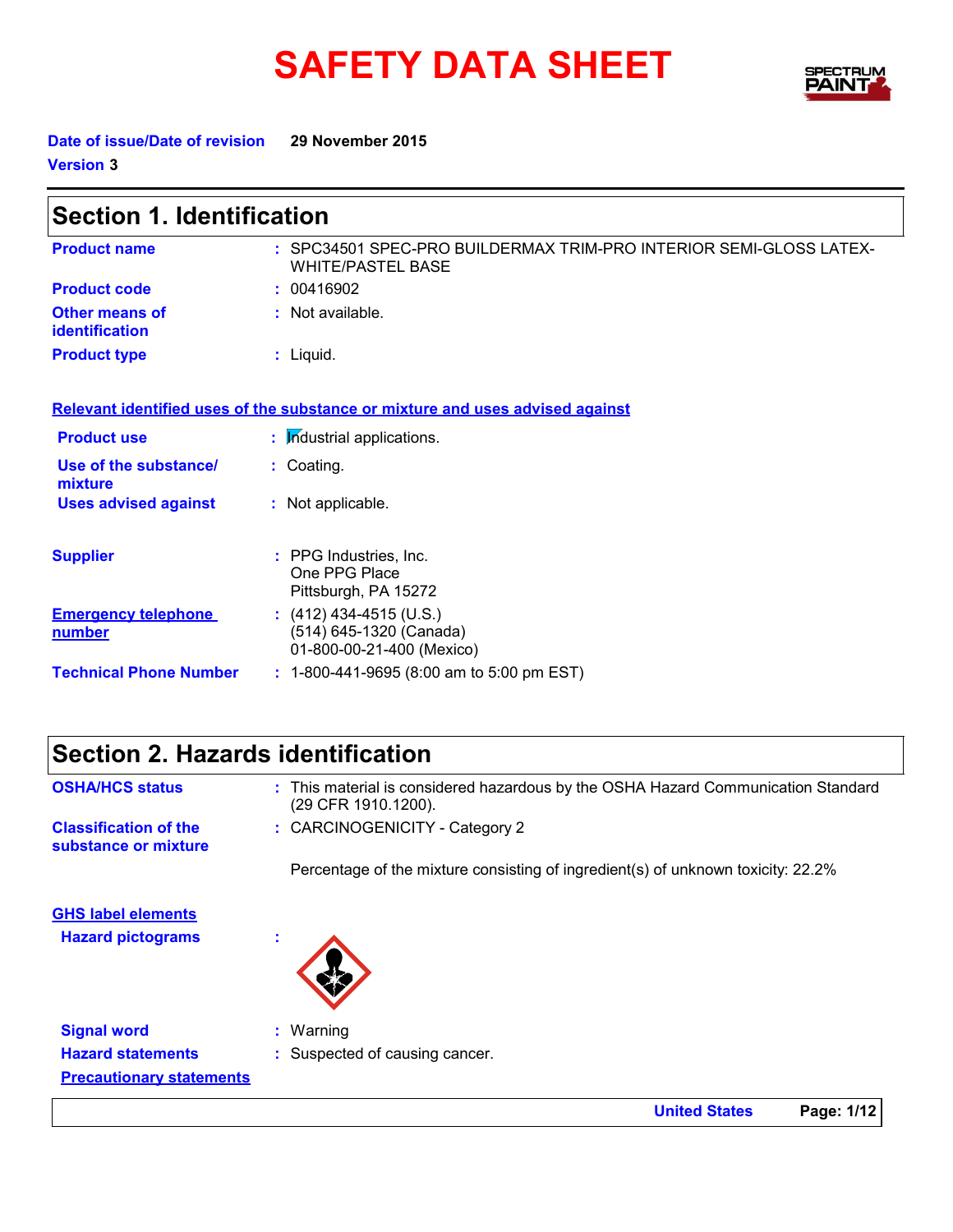#### **Product name SPC34501 SPEC-PRO BUILDERMAX TRIM-PRO INTERIOR SEMI-GLOSS LATEX-WHITE/PASTEL BASE**

### **Section 2. Hazards identification**

| <b>Prevention</b>                          | : Obtain special instructions before use. Do not handle until all safety precautions have<br>been read and understood. Wear protective gloves. Wear eye or face protection.<br>Wear protective clothing. |
|--------------------------------------------|----------------------------------------------------------------------------------------------------------------------------------------------------------------------------------------------------------|
| <b>Response</b>                            | : IF exposed or concerned: Get medical attention.                                                                                                                                                        |
| <b>Storage</b>                             | : Store locked up.                                                                                                                                                                                       |
| <b>Disposal</b>                            | Dispose of contents and container in accordance with all local, regional, national and<br>international regulations.                                                                                     |
| <b>Supplemental label</b><br>elements      | : Sanding and grinding dusts may be harmful if inhaled. Emits toxic fumes when heated.                                                                                                                   |
| <b>Hazards not otherwise</b><br>classified | None known.                                                                                                                                                                                              |

# **Section 3. Composition/information on ingredients**

| <b>Substance/mixture</b> | Mixture                                                                                        |
|--------------------------|------------------------------------------------------------------------------------------------|
| <b>Product name</b>      | : SPC34501 SPEC-PRO BUILDERMAX TRIM-PRO INTERIOR SEMI-GLOSS LATEX-<br><b>WHITE/PASTEL BASE</b> |

| <b>Ingredient name</b>  | %             | <b>CAS number</b> |
|-------------------------|---------------|-------------------|
| <b>Iffanium</b> dioxide | - <25<br>≥0.1 | 13463-67-7        |
| Kaolin                  | ≥0.1<br>- <25 | 1332-58-7         |

SUB codes represent substances without registered CAS Numbers.

Any concentration shown as a range is to protect confidentiality or is due to batch variation.

**There are no additional ingredients present which, within the current knowledge of the supplier and in the concentrations applicable, are classified as hazardous to health or the environment and hence require reporting in this section.**

**Occupational exposure limits, if available, are listed in Section 8.**

# **Section 4. First aid measures**

If ingestion, irritation, any type of overexposure or symptoms of overexposure occur during or persists after use of this product, contact a POISON CONTROL CENTER, EMERGENCY ROOM OR PHYSICIAN immediately; have Safety Data Sheet information available. Never give anything by mouth to an unconscious or convulsing person.

#### **Description of necessary first aid measures**

| <b>Eye contact</b>  | : Remove contact lenses, irrigate copiously with clean, fresh water, holding the eyelids<br>apart for at least 10 minutes and seek immediate medical advice.                                           |  |
|---------------------|--------------------------------------------------------------------------------------------------------------------------------------------------------------------------------------------------------|--|
| <b>Inhalation</b>   | : Remove to fresh air. Keep person warm and at rest. If not breathing, if breathing is<br>irregular or if respiratory arrest occurs, provide artificial respiration or oxygen by trained<br>personnel. |  |
| <b>Skin contact</b> | : Remove contaminated clothing and shoes. Wash skin thoroughly with soap and water<br>or use recognized skin cleanser. Do NOT use solvents or thinners.                                                |  |
| <b>Ingestion</b>    | : If swallowed, seek medical advice immediately and show this container or label. Keep<br>person warm and at rest. Do NOT induce vomiting.                                                             |  |

#### **Most important symptoms/effects, acute and delayed**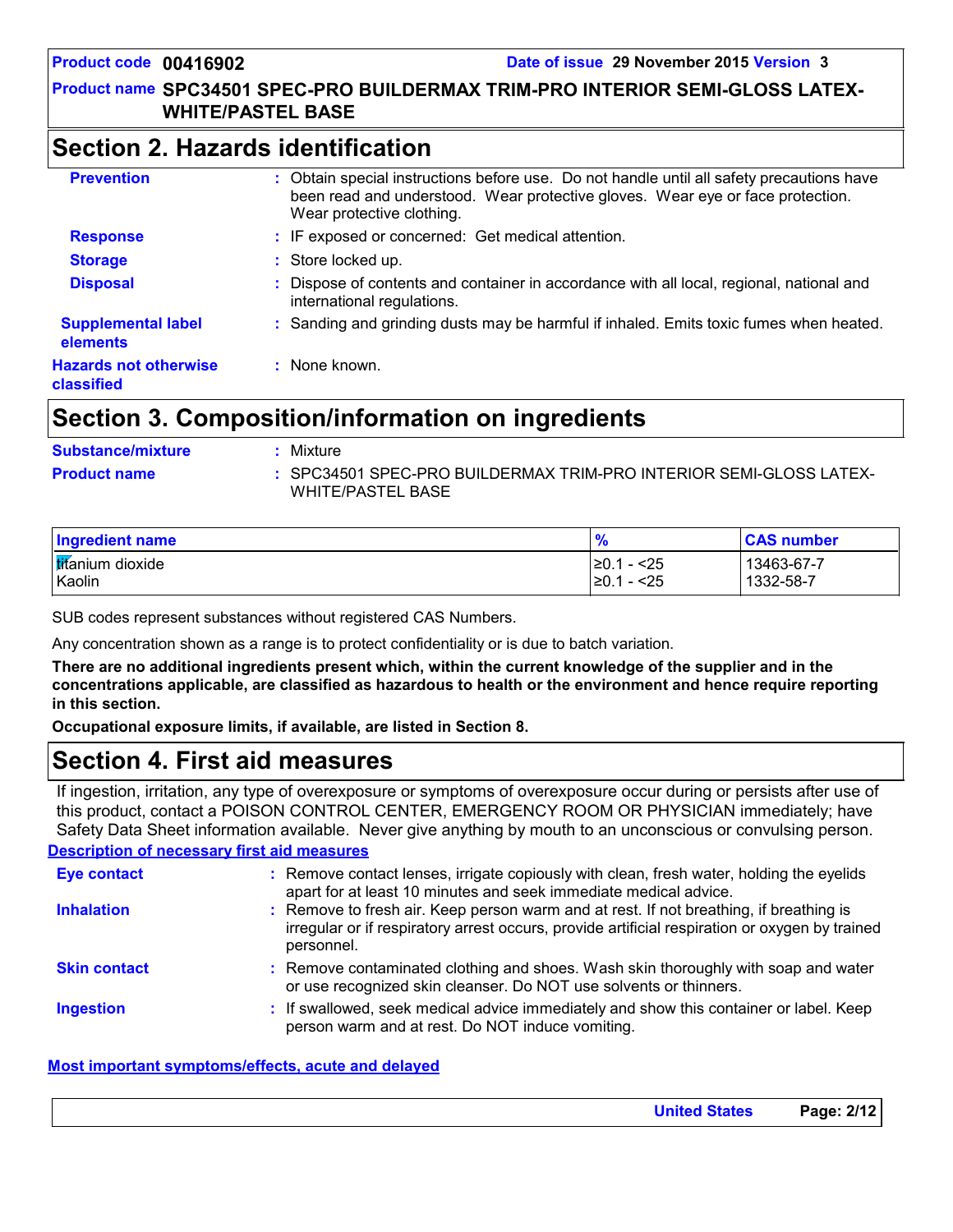#### **Product name SPC34501 SPEC-PRO BUILDERMAX TRIM-PRO INTERIOR SEMI-GLOSS LATEX-WHITE/PASTEL BASE**

# **Section 4. First aid measures**

| <b>Potential acute health effects</b> |                                                                                                                                                                               |  |
|---------------------------------------|-------------------------------------------------------------------------------------------------------------------------------------------------------------------------------|--|
| Eye contact                           | : No known significant effects or critical hazards.                                                                                                                           |  |
| <b>Inhalation</b>                     | : No known significant effects or critical hazards.                                                                                                                           |  |
| <b>Skin contact</b>                   | : No known significant effects or critical hazards.                                                                                                                           |  |
| <b>Ingestion</b>                      | : No known significant effects or critical hazards.                                                                                                                           |  |
| <b>Over-exposure signs/symptoms</b>   |                                                                                                                                                                               |  |
| Eye contact                           | : No specific data.                                                                                                                                                           |  |
| <b>Inhalation</b>                     | : No specific data.                                                                                                                                                           |  |
| <b>Skin contact</b>                   | : No specific data.                                                                                                                                                           |  |
| <b>Ingestion</b>                      | : No specific data.                                                                                                                                                           |  |
|                                       | Indication of immediate medical attention and special treatment needed, if necessary                                                                                          |  |
| <b>Notes to physician</b>             | : Treat symptomatically. Contact poison treatment specialist immediately if large<br>quantities have been ingested or inhaled.                                                |  |
| <b>Specific treatments</b>            | : No specific treatment.                                                                                                                                                      |  |
| <b>Protection of first-aiders</b>     | : No action shall be taken involving any personal risk or without suitable training. It may<br>be dangerous to the person providing aid to give mouth-to-mouth resuscitation. |  |

#### **See toxicological information (Section 11)**

# **Section 5. Fire-fighting measures**

| <b>Extinguishing media</b>                               |                                                                                                                                                                                                                                                                       |
|----------------------------------------------------------|-----------------------------------------------------------------------------------------------------------------------------------------------------------------------------------------------------------------------------------------------------------------------|
| <b>Suitable extinguishing</b><br>media                   | : Use an extinguishing agent suitable for the surrounding fire.                                                                                                                                                                                                       |
| <b>Unsuitable extinguishing</b><br>media                 | : None known.                                                                                                                                                                                                                                                         |
| <b>Specific hazards arising</b><br>from the chemical     | : In a fire or if heated, a pressure increase will occur and the container may burst. This<br>material is toxic to aquatic life. Fire water contaminated with this material must be<br>contained and prevented from being discharged to any waterway, sewer or drain. |
| <b>Hazardous thermal</b><br>decomposition products       | : Decomposition products may include the following materials:<br>carbon dioxide<br>carbon monoxide<br>metal oxide/oxides                                                                                                                                              |
| <b>Special protective actions</b><br>for fire-fighters   | : Promptly isolate the scene by removing all persons from the vicinity of the incident if<br>there is a fire. No action shall be taken involving any personal risk or without suitable<br>training.                                                                   |
| <b>Special protective</b><br>equipment for fire-fighters | Fire-fighters should wear appropriate protective equipment and self-contained breathing<br>apparatus (SCBA) with a full face-piece operated in positive pressure mode.                                                                                                |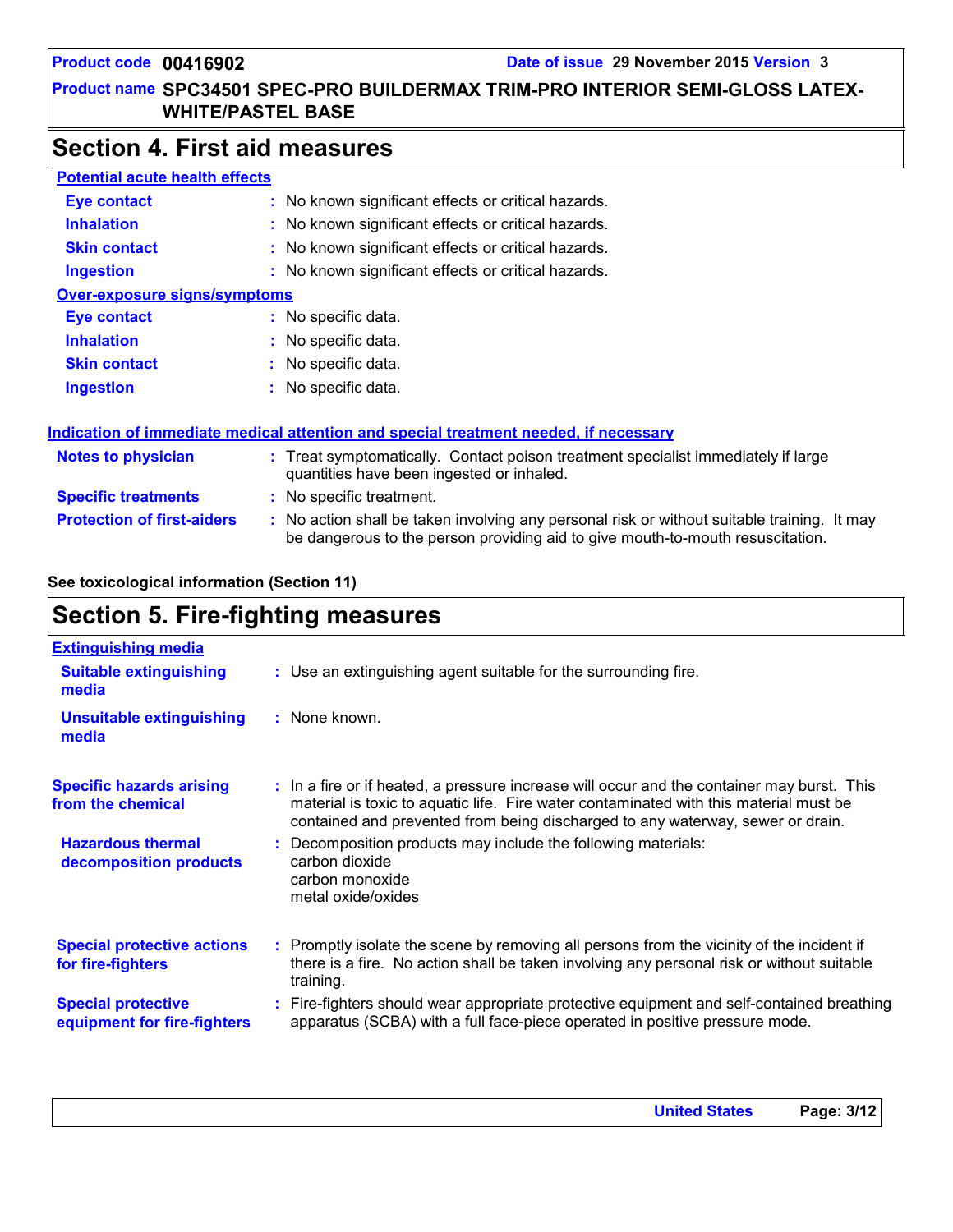#### **Product name SPC34501 SPEC-PRO BUILDERMAX TRIM-PRO INTERIOR SEMI-GLOSS LATEX-WHITE/PASTEL BASE**

# **Section 6. Accidental release measures**

#### **Personal precautions, protective equipment and emergency procedures**

| For non-emergency<br>personnel                               | : No action shall be taken involving any personal risk or without suitable training.<br>Evacuate surrounding areas. Keep unnecessary and unprotected personnel from<br>entering. Do not touch or walk through spilled material. Avoid breathing vapor or mist.<br>Provide adequate ventilation. Wear appropriate respirator when ventilation is<br>inadequate. Put on appropriate personal protective equipment.                                                                                                                                                                                                           |
|--------------------------------------------------------------|----------------------------------------------------------------------------------------------------------------------------------------------------------------------------------------------------------------------------------------------------------------------------------------------------------------------------------------------------------------------------------------------------------------------------------------------------------------------------------------------------------------------------------------------------------------------------------------------------------------------------|
|                                                              | For emergency responders : If specialised clothing is required to deal with the spillage, take note of any information<br>in Section 8 on suitable and unsuitable materials. See also the information in "For non-<br>emergency personnel".                                                                                                                                                                                                                                                                                                                                                                                |
| <b>Environmental precautions</b>                             | : Avoid dispersal of spilled material and runoff and contact with soil, waterways, drains<br>and sewers. Inform the relevant authorities if the product has caused environmental<br>pollution (sewers, waterways, soil or air).                                                                                                                                                                                                                                                                                                                                                                                            |
| <b>Methods and materials for containment and cleaning up</b> |                                                                                                                                                                                                                                                                                                                                                                                                                                                                                                                                                                                                                            |
| <b>Small spill</b>                                           | : Stop leak if without risk. Move containers from spill area. Dilute with water and mop up<br>if water-soluble. Alternatively, or if water-insoluble, absorb with an inert dry material and<br>place in an appropriate waste disposal container. Dispose of via a licensed waste<br>disposal contractor.                                                                                                                                                                                                                                                                                                                   |
| <b>Large spill</b>                                           | : Stop leak if without risk. Move containers from spill area. Approach release from<br>upwind. Prevent entry into sewers, water courses, basements or confined areas. Wash<br>spillages into an effluent treatment plant or proceed as follows. Contain and collect<br>spillage with non-combustible, absorbent material e.g. sand, earth, vermiculite or<br>diatomaceous earth and place in container for disposal according to local regulations<br>(see Section 13). Dispose of via a licensed waste disposal contractor. Contaminated<br>absorbent material may pose the same hazard as the spilled product. Note: see |

# **Section 7. Handling and storage**

#### **Precautions for safe handling**

| <b>Protective measures</b> | : Put on appropriate personal protective equipment (see Section 8). Avoid exposure -<br>obtain special instructions before use. Do not handle until all safety precautions have<br>been read and understood. Do not get in eyes or on skin or clothing. Do not ingest.<br>Avoid breathing vapor or mist. If during normal use the material presents a respiratory<br>hazard, use only with adequate ventilation or wear appropriate respirator. Keep in the<br>original container or an approved alternative made from a compatible material, kept<br>tightly closed when not in use. Empty containers retain product residue and can be<br>hazardous. Do not reuse container. |
|----------------------------|--------------------------------------------------------------------------------------------------------------------------------------------------------------------------------------------------------------------------------------------------------------------------------------------------------------------------------------------------------------------------------------------------------------------------------------------------------------------------------------------------------------------------------------------------------------------------------------------------------------------------------------------------------------------------------|
| <b>Special precautions</b> | : If this material is part of a multiple component system, read the Safety Data Sheet(s) for<br>the other component or components before blending as the resulting mixture may have<br>the hazards of all of its parts.                                                                                                                                                                                                                                                                                                                                                                                                                                                        |

Section 1 for emergency contact information and Section 13 for waste disposal.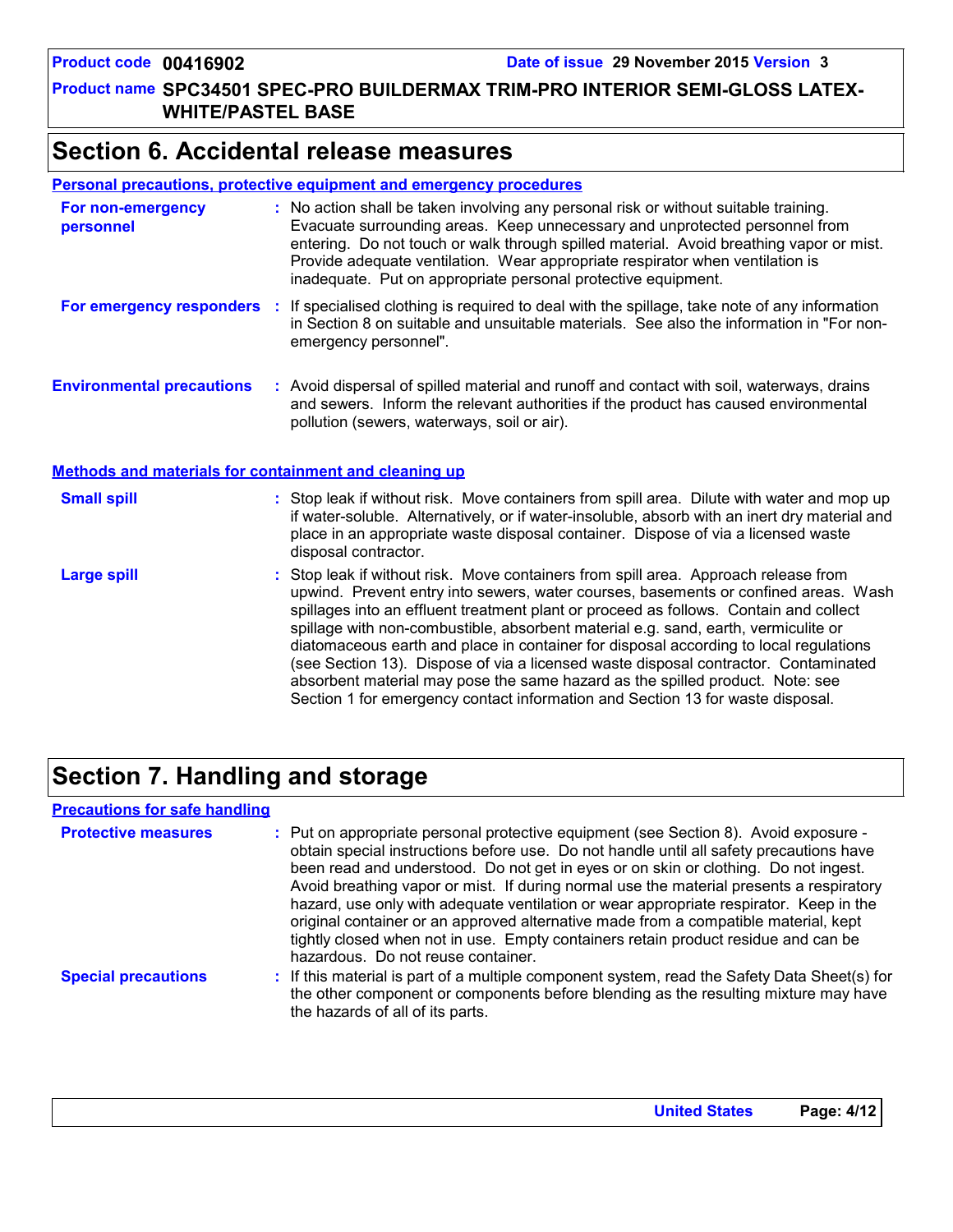#### **Product name SPC34501 SPEC-PRO BUILDERMAX TRIM-PRO INTERIOR SEMI-GLOSS LATEX-WHITE/PASTEL BASE**

# **Section 7. Handling and storage**

| <b>Advice on general</b><br>occupational hygiene                                 | : Eating, drinking and smoking should be prohibited in areas where this material is<br>handled, stored and processed. Workers should wash hands and face before eating,<br>drinking and smoking. Remove contaminated clothing and protective equipment before<br>entering eating areas. See also Section 8 for additional information on hygiene<br>measures.                                                                                                                                                                                                                                   |
|----------------------------------------------------------------------------------|-------------------------------------------------------------------------------------------------------------------------------------------------------------------------------------------------------------------------------------------------------------------------------------------------------------------------------------------------------------------------------------------------------------------------------------------------------------------------------------------------------------------------------------------------------------------------------------------------|
| <b>Conditions for safe storage,</b><br>including any<br><b>incompatibilities</b> | Do not store below the following temperature: $5^{\circ}$ C (41 <sup>o</sup> F). Store in accordance with<br>local regulations. Store in original container protected from direct sunlight in a dry, cool<br>and well-ventilated area, away from incompatible materials (see Section 10) and food<br>and drink. Keep container tightly closed and sealed until ready for use. Containers that<br>have been opened must be carefully resealed and kept upright to prevent leakage. Do<br>not store in unlabeled containers. Use appropriate containment to avoid environmental<br>contamination. |

# **Section 8. Exposure controls/personal protection**

#### **Control parameters**

#### **Occupational exposure limits**

| <b>Ingredient name</b>     |                                                              | <b>Exposure limits</b>                                                                                                                                                                                                                                                                                                                                                                                                                                           |                                    |  |
|----------------------------|--------------------------------------------------------------|------------------------------------------------------------------------------------------------------------------------------------------------------------------------------------------------------------------------------------------------------------------------------------------------------------------------------------------------------------------------------------------------------------------------------------------------------------------|------------------------------------|--|
| titanium dioxide<br>Kaolin |                                                              | OSHA PEL (United States, 2/2013).<br>TWA: 15 mg/m <sup>3</sup> 8 hours. Form: Total dust<br><b>ACGIH TLV (United States, 4/2014).</b><br>TWA: 10 mg/m <sup>3</sup> 8 hours.<br>ACGIH TLV (United States, 4/2014).<br>TWA: 2 mg/m <sup>3</sup> 8 hours. Form: Respirable<br><b>Ifraction</b><br>OSHA PEL (United States, 2/2013).<br>TWA: 5 mg/m <sup>3</sup> 8 hours. Form: Respirable<br><b>fraction</b><br>TWA: 15 mg/m <sup>3</sup> 8 hours. Form: Total dust |                                    |  |
|                            | Key to abbreviations                                         |                                                                                                                                                                                                                                                                                                                                                                                                                                                                  |                                    |  |
| $\mathsf{A}$               | = Acceptable Maximum Peak                                    | S                                                                                                                                                                                                                                                                                                                                                                                                                                                                | = Potential skin absorption        |  |
| <b>ACGIH</b>               | = American Conference of Governmental Industrial Hygienists. | SR                                                                                                                                                                                                                                                                                                                                                                                                                                                               | = Respiratory sensitization        |  |
| C                          | $=$ Ceiling Limit                                            | SS<br><b>STEL</b>                                                                                                                                                                                                                                                                                                                                                                                                                                                | = Skin sensitization               |  |
| $=$ Fume                   |                                                              |                                                                                                                                                                                                                                                                                                                                                                                                                                                                  | = Short term Exposure limit values |  |
| <b>IPEL</b>                | = Internal Permissible Exposure Limit                        | TD                                                                                                                                                                                                                                                                                                                                                                                                                                                               | $=$ Total dust                     |  |
| <b>OSHA</b>                | = Occupational Safety and Health Administration.             | TLV                                                                                                                                                                                                                                                                                                                                                                                                                                                              | = Threshold Limit Value            |  |

R = Respirable

Z = OSHA 29CFR 1910.1200 Subpart Z - Toxic and Hazardous Substances

#### **Consult local authorities for acceptable exposure limits.**

**procedures**

**Recommended monitoring :** If this product contains ingredients with exposure limits, personal, workplace atmosphere or biological monitoring may be required to determine the effectiveness of the ventilation or other control measures and/or the necessity to use respiratory protective equipment. Reference should be made to appropriate monitoring standards. Reference to national guidance documents for methods for the determination of hazardous substances will also be required.

TWA **=** Time Weighted Average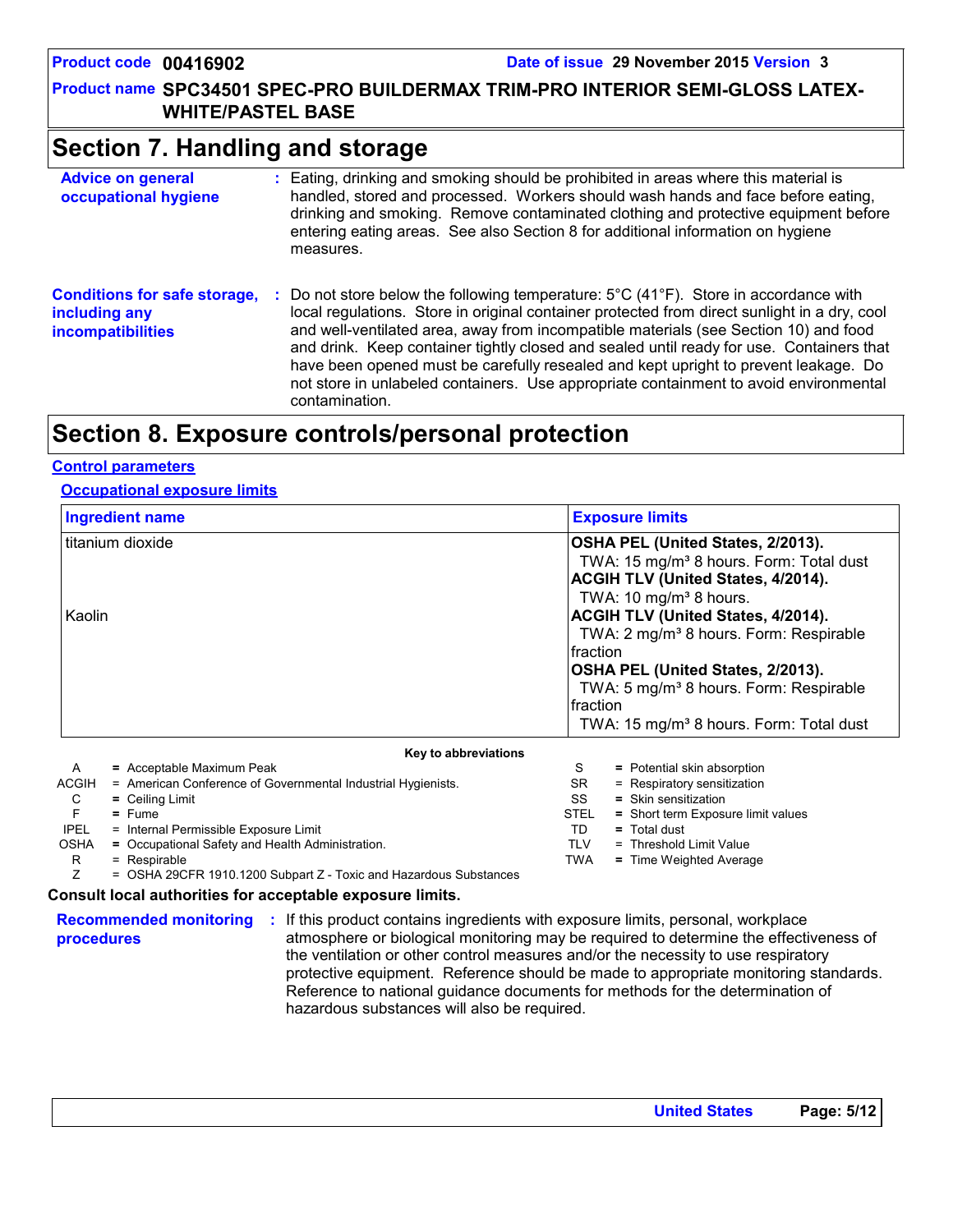**United States Page: 6/12**

**Product name SPC34501 SPEC-PRO BUILDERMAX TRIM-PRO INTERIOR SEMI-GLOSS LATEX-WHITE/PASTEL BASE**

# **Section 8. Exposure controls/personal protection**

| <b>Appropriate engineering</b><br><b>controls</b>    | : If user operations generate dust, fumes, gas, vapor or mist, use process enclosures,<br>local exhaust ventilation or other engineering controls to keep worker exposure to<br>airborne contaminants below any recommended or statutory limits.                                                                                                                                                                                                                                                                                                                                                                     |
|------------------------------------------------------|----------------------------------------------------------------------------------------------------------------------------------------------------------------------------------------------------------------------------------------------------------------------------------------------------------------------------------------------------------------------------------------------------------------------------------------------------------------------------------------------------------------------------------------------------------------------------------------------------------------------|
| <b>Environmental exposure</b><br><b>controls</b>     | Emissions from ventilation or work process equipment should be checked to ensure<br>they comply with the requirements of environmental protection legislation. In some<br>cases, fume scrubbers, filters or engineering modifications to the process equipment<br>will be necessary to reduce emissions to acceptable levels.                                                                                                                                                                                                                                                                                        |
| <b>Individual protection measures</b>                |                                                                                                                                                                                                                                                                                                                                                                                                                                                                                                                                                                                                                      |
| <b>Hygiene measures</b>                              | : Wash hands, forearms and face thoroughly after handling chemical products, before<br>eating, smoking and using the lavatory and at the end of the working period.<br>Appropriate techniques should be used to remove potentially contaminated clothing.<br>Wash contaminated clothing before reusing. Ensure that eyewash stations and safety<br>showers are close to the workstation location.                                                                                                                                                                                                                    |
| <b>Eye/face protection</b><br><b>Skin protection</b> | : Safety glasses with side shields.                                                                                                                                                                                                                                                                                                                                                                                                                                                                                                                                                                                  |
| <b>Hand protection</b>                               | Chemical-resistant, impervious gloves complying with an approved standard should be<br>worn at all times when handling chemical products if a risk assessment indicates this is<br>necessary. Considering the parameters specified by the glove manufacturer, check<br>during use that the gloves are still retaining their protective properties. It should be<br>noted that the time to breakthrough for any glove material may be different for different<br>glove manufacturers. In the case of mixtures, consisting of several substances, the<br>protection time of the gloves cannot be accurately estimated. |
| <b>Body protection</b>                               | Personal protective equipment for the body should be selected based on the task being<br>performed and the risks involved and should be approved by a specialist before<br>handling this product.                                                                                                                                                                                                                                                                                                                                                                                                                    |
| <b>Other skin protection</b>                         | Appropriate footwear and any additional skin protection measures should be selected<br>based on the task being performed and the risks involved and should be approved by a<br>specialist before handling this product.                                                                                                                                                                                                                                                                                                                                                                                              |
| <b>Respiratory protection</b>                        | Respirator selection must be based on known or anticipated exposure levels, the<br>hazards of the product and the safe working limits of the selected respirator. If workers<br>are exposed to concentrations above the exposure limit, they must use appropriate,<br>certified respirators. Use a properly fitted, air-purifying or air-fed respirator complying<br>with an approved standard if a risk assessment indicates this is necessary.                                                                                                                                                                     |

# **Section 9. Physical and chemical properties**

| <b>Appearance</b>                                 |                                                                       |
|---------------------------------------------------|-----------------------------------------------------------------------|
| <b>Physical state</b>                             | $:$ Liquid.                                                           |
| <b>Color</b>                                      | $:$ Not available.                                                    |
| <b>Odor</b>                                       | : Characteristic.                                                     |
| <b>Odor threshold</b>                             | $:$ Not available.                                                    |
| рH                                                | : Not available.                                                      |
| <b>Melting point</b>                              | $:$ Not available.                                                    |
| <b>Boiling point</b>                              | : $>37.78^{\circ}C$ ( $>100^{\circ}F$ )                               |
| <b>Flash point</b>                                | : Closed cup: 113.33°C (236°F) [Product does not sustain combustion.] |
| <b>Auto-ignition temperature</b>                  | $:$ Not available.                                                    |
| <b>Decomposition temperature : Not available.</b> |                                                                       |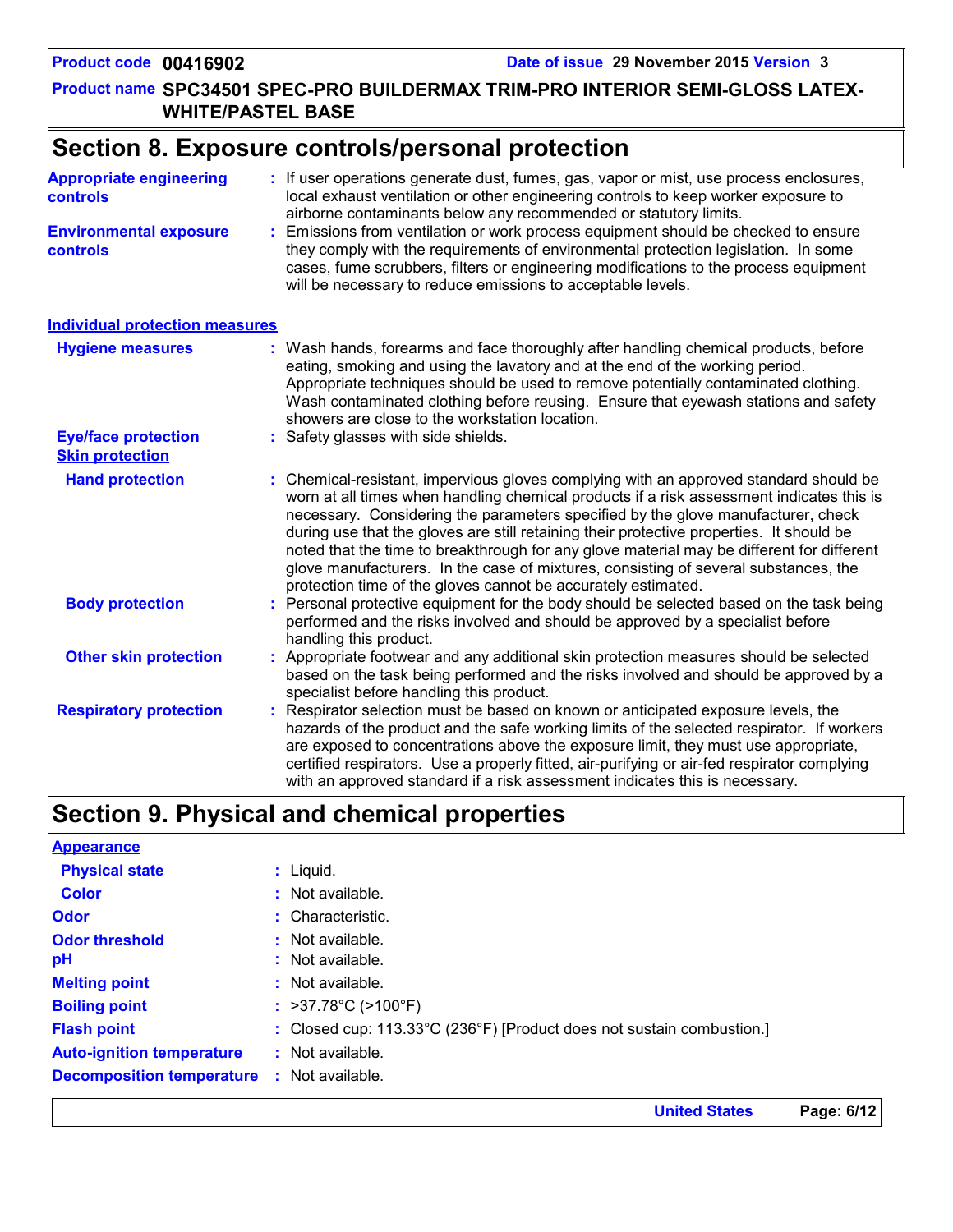#### **Product name SPC34501 SPEC-PRO BUILDERMAX TRIM-PRO INTERIOR SEMI-GLOSS LATEX-WHITE/PASTEL BASE**

### **Section 9. Physical and chemical properties**

| <b>Flammability (solid, gas)</b>                  | : Not available.                                               |
|---------------------------------------------------|----------------------------------------------------------------|
| Lower and upper explosive<br>(flammable) limits   | : Upper: $0\%$                                                 |
| <b>Evaporation rate</b>                           | : Not available.                                               |
| <b>Vapor pressure</b>                             | : Not available.                                               |
| <b>Vapor density</b>                              | : Not available.                                               |
| <b>Relative density</b>                           | : 1.14                                                         |
| Density (Ibs / gal)                               | : 9.51                                                         |
| <b>Solubility</b>                                 | : Soluble in the following materials: cold water.              |
| <b>Partition coefficient: n-</b><br>octanol/water | $:$ Not available.                                             |
| <b>Viscosity</b>                                  | : Kinematic (40°C (104°F)): >0.21 cm <sup>2</sup> /s (>21 cSt) |
| <b>Volatility</b>                                 | : 70% ( $v/v$ ), 61.408% ( $w/w$ )                             |
| % Solid. (w/w)                                    | : 38.592                                                       |
|                                                   |                                                                |

# **Section 10. Stability and reactivity**

| <b>Reactivity</b>                            | : No specific test data related to reactivity available for this product or its ingredients.                                                  |
|----------------------------------------------|-----------------------------------------------------------------------------------------------------------------------------------------------|
| <b>Chemical stability</b>                    | : The product is stable.                                                                                                                      |
| <b>Possibility of hazardous</b><br>reactions | : Under normal conditions of storage and use, hazardous reactions will not occur.                                                             |
| <b>Conditions to avoid</b>                   | : When exposed to high temperatures may produce hazardous decomposition products.<br>Refer to protective measures listed in sections 7 and 8. |
| <b>Incompatible materials</b>                | : Keep away from the following materials to prevent strong exothermic reactions:<br>oxidizing agents, strong alkalis, strong acids.           |
| <b>Hazardous decomposition</b><br>products   | Decomposition products may include the following materials: carbon monoxide, carbon<br>dioxide, smoke, oxides of nitrogen.                    |

# **Section 11. Toxicological information**

#### **Information on toxicological effects**

| <b>Acute toxicity</b>          |                         |                                                      |                           |                 |
|--------------------------------|-------------------------|------------------------------------------------------|---------------------------|-----------------|
| <b>Product/ingredient name</b> | <b>Result</b>           | <b>Species</b>                                       | <b>Dose</b>               | <b>Exposure</b> |
| titanium dioxide<br>Kaolin     | LD50 Oral<br>ILD50 Oral | Rat<br>Rat                                           | $>10$ g/kg<br>>5000 mg/kg |                 |
| <b>Conclusion/Summary</b>      |                         | : There are no data available on the mixture itself. |                           |                 |
| <b>Irritation/Corrosion</b>    |                         |                                                      |                           |                 |

**United States Page: 7/12**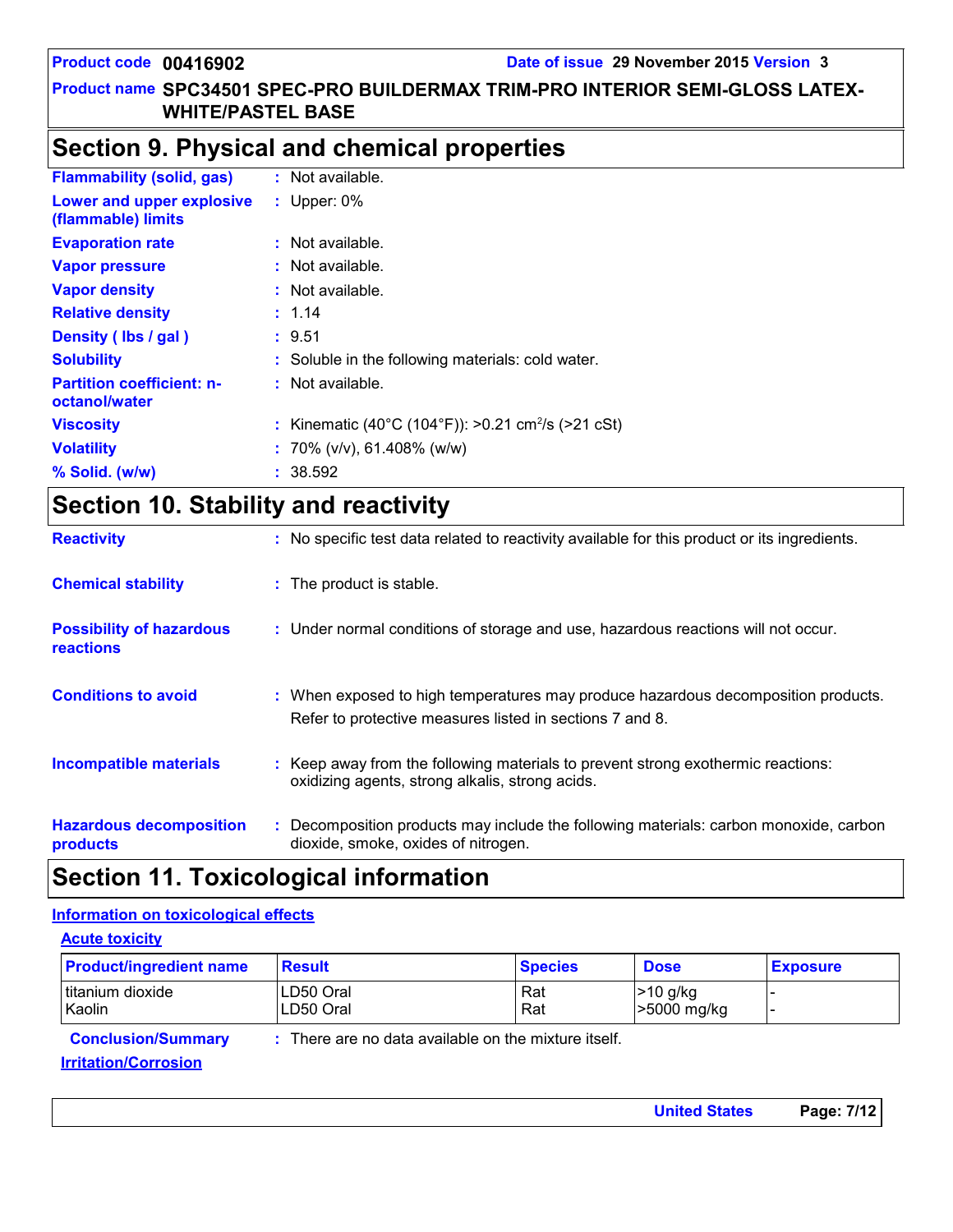#### **Product name SPC34501 SPEC-PRO BUILDERMAX TRIM-PRO INTERIOR SEMI-GLOSS LATEX-WHITE/PASTEL BASE**

# **Section 11. Toxicological information**

| <b>Conclusion/Summary</b>      |             |             |                                                          |
|--------------------------------|-------------|-------------|----------------------------------------------------------|
| <b>Skin</b>                    |             |             | $:$ There are no data available on the mixture itself.   |
| <b>Eyes</b>                    |             |             | There are no data available on the mixture itself.       |
| <b>Respiratory</b>             |             |             | $:$ There are no data available on the mixture itself.   |
| <b>Sensitization</b>           |             |             |                                                          |
| <b>Conclusion/Summary</b>      |             |             |                                                          |
| <b>Skin</b>                    |             |             | $\pm$ There are no data available on the mixture itself. |
| <b>Respiratory</b>             |             |             | $:$ There are no data available on the mixture itself.   |
| <b>Mutagenicity</b>            |             |             |                                                          |
| <b>Conclusion/Summary</b>      |             |             | $:$ There are no data available on the mixture itself.   |
| <b>Carcinogenicity</b>         |             |             |                                                          |
| <b>Conclusion/Summary</b>      |             |             | $:$ There are no data available on the mixture itself.   |
| <b>Classification</b>          |             |             |                                                          |
| <b>Product/ingredient name</b> | <b>OSHA</b> | <b>IARC</b> | <b>NTP</b>                                               |
| titanium dioxide               |             | 2B          |                                                          |

**Carcinogen Classification code:**

**IARC: 1, 2A, 2B, 3, 4 NTP: Known to be a human carcinogen; Reasonably anticipated to be a human carcinogen OSHA: + Not listed/not regulated: -**

#### **Reproductive toxicity**

**Conclusion/Summary :** There are no data available on the mixture itself.

#### **Teratogenicity**

**Conclusion/Summary :** There are no data available on the mixture itself.

#### **Specific target organ toxicity (single exposure)**

Not available.

**Specific target organ toxicity (repeated exposure)**

Not available.

**Target organs :** Contains material which causes damage to the following organs: eyes. Contains material which may cause damage to the following organs: lungs, upper respiratory tract, stomach.

#### **Aspiration hazard**

Not available.

#### **Information on the likely routes of exposure**

#### **Potential acute health effects**

| <b>Eye contact</b>  | : No known significant effects or critical hazards. |
|---------------------|-----------------------------------------------------|
| <b>Inhalation</b>   | : No known significant effects or critical hazards. |
| <b>Skin contact</b> | : No known significant effects or critical hazards. |
| <b>Ingestion</b>    | : No known significant effects or critical hazards. |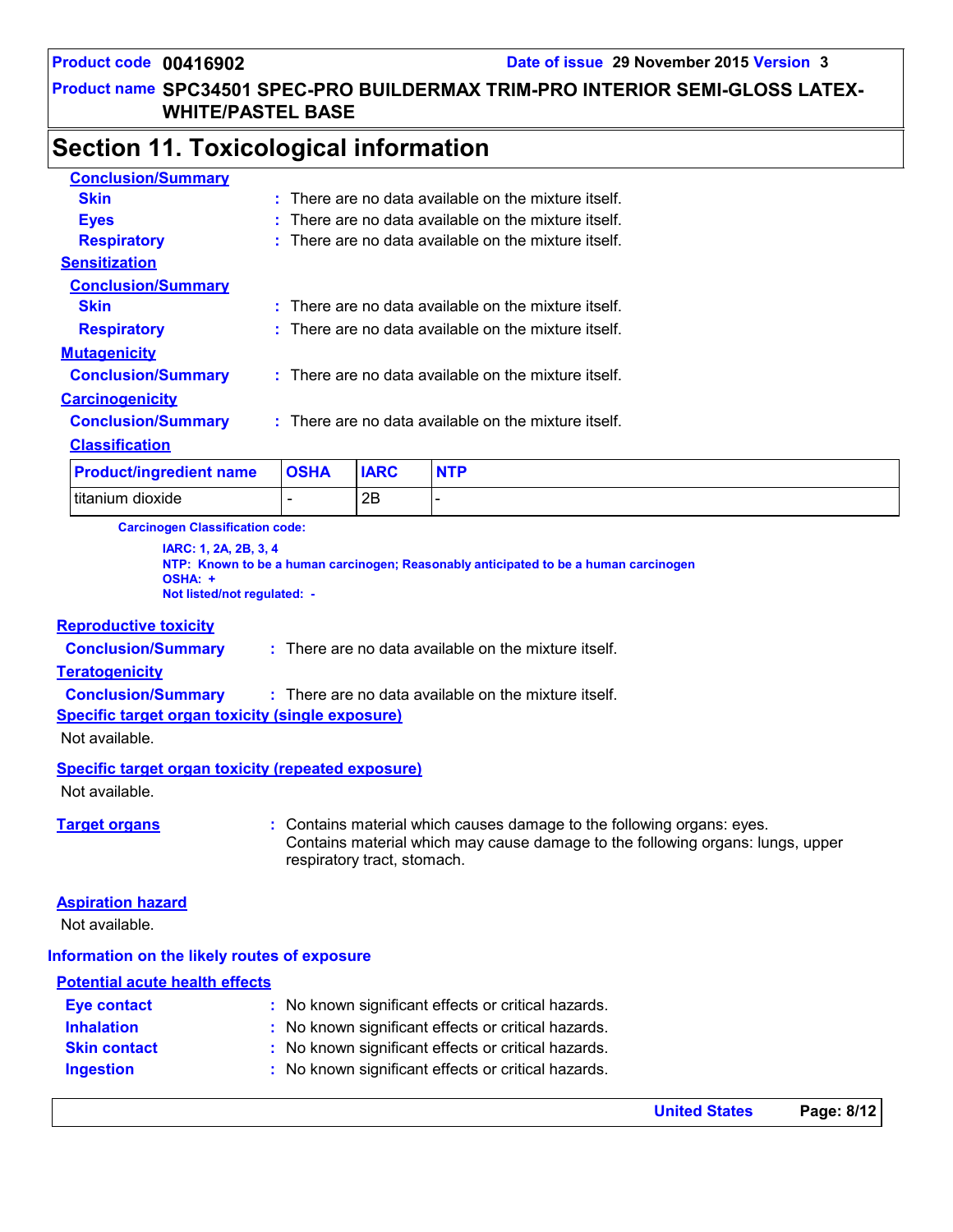#### **Product name SPC34501 SPEC-PRO BUILDERMAX TRIM-PRO INTERIOR SEMI-GLOSS LATEX-WHITE/PASTEL BASE**

# **Section 11. Toxicological information**

| <b>Over-exposure signs/symptoms</b>     |                                                                                           |                                                                                                                                                                                                                                                                                                                                                             |  |  |
|-----------------------------------------|-------------------------------------------------------------------------------------------|-------------------------------------------------------------------------------------------------------------------------------------------------------------------------------------------------------------------------------------------------------------------------------------------------------------------------------------------------------------|--|--|
| <b>Eye contact</b>                      | : No specific data.                                                                       |                                                                                                                                                                                                                                                                                                                                                             |  |  |
| <b>Inhalation</b>                       | No specific data.                                                                         |                                                                                                                                                                                                                                                                                                                                                             |  |  |
| <b>Skin contact</b>                     | No specific data.                                                                         |                                                                                                                                                                                                                                                                                                                                                             |  |  |
| <b>Ingestion</b>                        | : No specific data.                                                                       |                                                                                                                                                                                                                                                                                                                                                             |  |  |
|                                         | Delayed and immediate effects and also chronic effects from short and long term exposure  |                                                                                                                                                                                                                                                                                                                                                             |  |  |
| <b>Conclusion/Summary</b>               | inhalation and dermal routes of exposure and eye contact.                                 | : There are no data available on the mixture itself. If splashed in the eyes, the liquid may<br>cause irritation and reversible damage. Ingestion may cause nausea, diarrhea and<br>vomiting. This takes into account, where known, delayed and immediate effects and<br>also chronic effects of components from short-term and long-term exposure by oral, |  |  |
| <b>Short term exposure</b>              |                                                                                           |                                                                                                                                                                                                                                                                                                                                                             |  |  |
| <b>Potential immediate</b><br>effects   | $:$ There are no data available on the mixture itself.                                    |                                                                                                                                                                                                                                                                                                                                                             |  |  |
| <b>Potential delayed effects</b>        | : There are no data available on the mixture itself.                                      |                                                                                                                                                                                                                                                                                                                                                             |  |  |
| Long term exposure                      |                                                                                           |                                                                                                                                                                                                                                                                                                                                                             |  |  |
| <b>Potential immediate</b><br>effects   | $:$ There are no data available on the mixture itself.                                    |                                                                                                                                                                                                                                                                                                                                                             |  |  |
| <b>Potential delayed effects</b>        | : There are no data available on the mixture itself.                                      |                                                                                                                                                                                                                                                                                                                                                             |  |  |
| <b>Potential chronic health effects</b> |                                                                                           |                                                                                                                                                                                                                                                                                                                                                             |  |  |
| <b>General</b>                          | : No known significant effects or critical hazards.                                       |                                                                                                                                                                                                                                                                                                                                                             |  |  |
| <b>Carcinogenicity</b>                  | Suspected of causing cancer. Risk of cancer depends on duration and level of<br>exposure. |                                                                                                                                                                                                                                                                                                                                                             |  |  |
| <b>Mutagenicity</b>                     | No known significant effects or critical hazards.                                         |                                                                                                                                                                                                                                                                                                                                                             |  |  |
| <b>Teratogenicity</b>                   | No known significant effects or critical hazards.                                         |                                                                                                                                                                                                                                                                                                                                                             |  |  |
| <b>Developmental effects</b>            |                                                                                           | No known significant effects or critical hazards.                                                                                                                                                                                                                                                                                                           |  |  |
| <b>Fertility effects</b>                | : No known significant effects or critical hazards.                                       |                                                                                                                                                                                                                                                                                                                                                             |  |  |
| <b>Numerical measures of toxicity</b>   |                                                                                           |                                                                                                                                                                                                                                                                                                                                                             |  |  |
| <b>Acute toxicity estimates</b>         |                                                                                           |                                                                                                                                                                                                                                                                                                                                                             |  |  |
| <b>Route</b>                            |                                                                                           | <b>ATE value</b>                                                                                                                                                                                                                                                                                                                                            |  |  |
| Oral                                    |                                                                                           | 242005.8 mg/kg                                                                                                                                                                                                                                                                                                                                              |  |  |

# **Section 12. Ecological information**

#### **Toxicity**

| <b>Product/ingredient name</b> | <b>Result</b>                    | <b>Species</b>            | <b>Exposure</b> |
|--------------------------------|----------------------------------|---------------------------|-----------------|
| Ititanium dioxide              | Acute LC50 >100 mg/l Fresh water | I Daphnia - Daphnia magna | 48 hours        |

#### **Persistence and degradability**

Not available.

#### **Bioaccumulative potential**

| <b>United States</b> | Page: 9/12 |
|----------------------|------------|
|                      |            |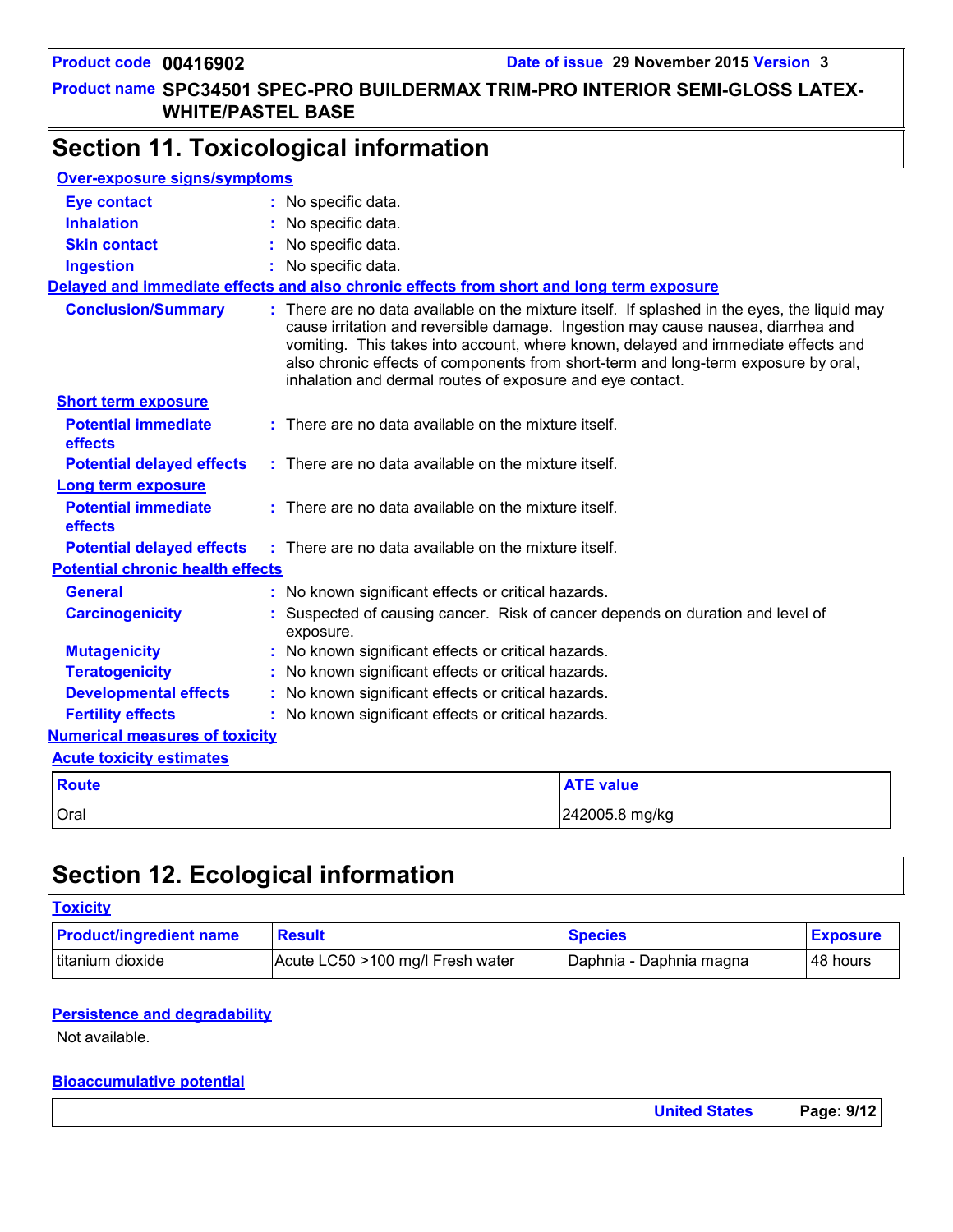#### **Product name SPC34501 SPEC-PRO BUILDERMAX TRIM-PRO INTERIOR SEMI-GLOSS LATEX-WHITE/PASTEL BASE**

## **Section 12. Ecological information**

Not available.

**Mobility in soil**

**Soil/water partition coefficient (K**<sub>oc</sub>)

**:** Not available.

# **Section 13. Disposal considerations**

**Disposal methods :**

The generation of waste should be avoided or minimized wherever possible. Disposal of this product, solutions and any by-products should at all times comply with the requirements of environmental protection and waste disposal legislation and any regional local authority requirements. Dispose of surplus and non-recyclable products via a licensed waste disposal contractor. Waste should not be disposed of untreated to the sewer unless fully compliant with the requirements of all authorities with jurisdiction. Waste packaging should be recycled. Incineration or landfill should only be considered when recycling is not feasible. This material and its container must be disposed of in a safe way. Care should be taken when handling emptied containers that have not been cleaned or rinsed out. Empty containers or liners may retain some product residues. Avoid dispersal of spilled material and runoff and contact with soil, waterways, drains and sewers.

**Disposal should be in accordance with applicable regional, national and local laws and regulations.**

**Refer to Section 7: HANDLING AND STORAGE and Section 8: EXPOSURE CONTROLS/PERSONAL PROTECTION for additional handling information and protection of employees. Section 6. Accidental release measures**

# **14. Transport information**

|                                                       | <b>DOT</b>               | <b>IMDG</b>     | <b>IATA</b>     |
|-------------------------------------------------------|--------------------------|-----------------|-----------------|
| <b>UN number</b>                                      | Not regulated.           | Not regulated.  | Not regulated.  |
| <b>UN proper shipping</b><br>name                     | $\overline{\phantom{0}}$ |                 |                 |
| <b>Transport hazard class  -</b><br>(e <sub>s</sub> ) |                          |                 |                 |
| <b>Packing group</b>                                  |                          |                 |                 |
| <b>Environmental hazards No.</b>                      |                          | No.             | No.             |
| <b>Marine pollutant</b><br><b>substances</b>          | Not applicable.          | Not applicable. | Not applicable. |

#### **Additional information**

- None identified. **: DOT**
- None identified. **: IMDG**
- **IATA :** None identified.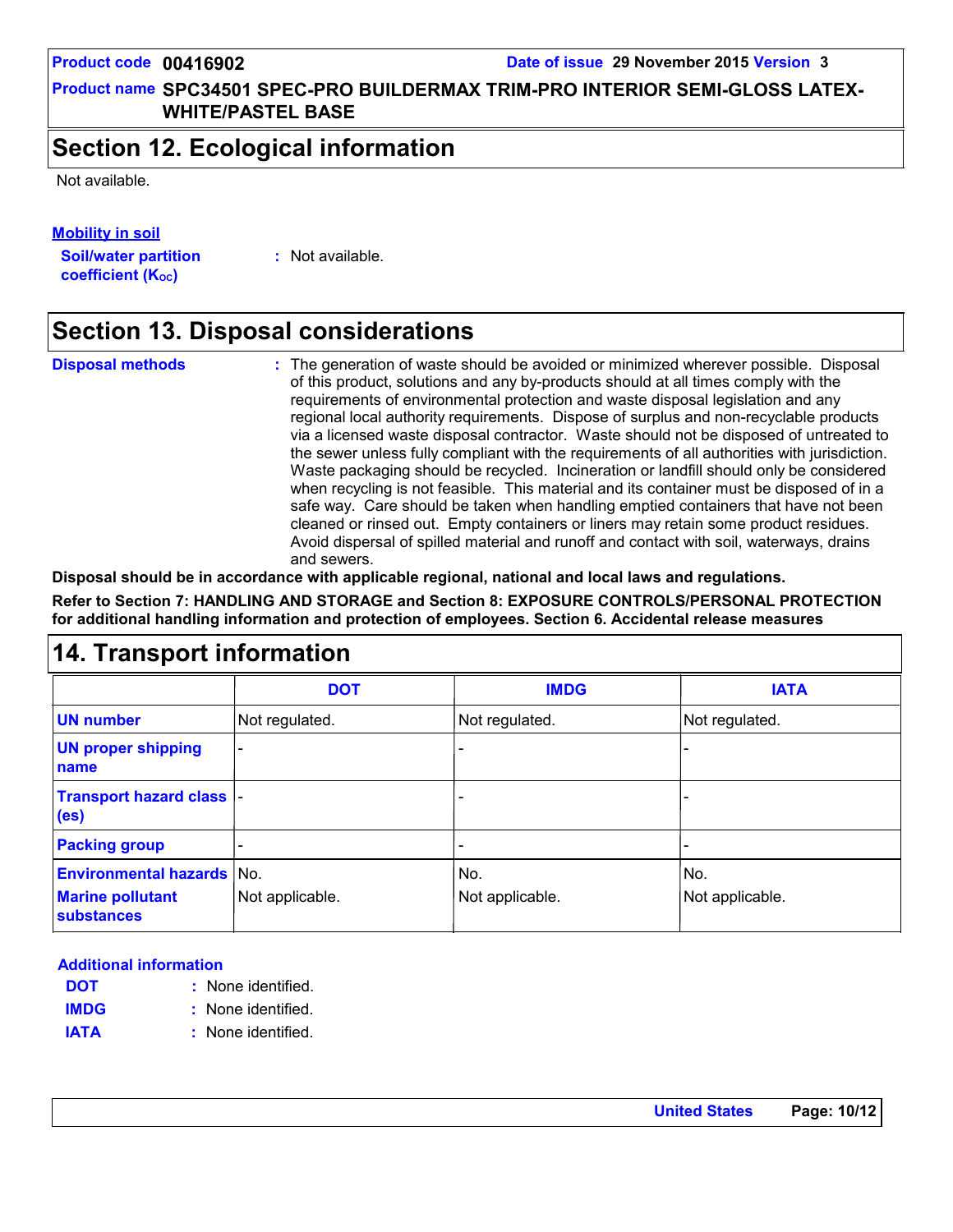#### **Product name SPC34501 SPEC-PRO BUILDERMAX TRIM-PRO INTERIOR SEMI-GLOSS LATEX-WHITE/PASTEL BASE**

### **14. Transport information**

**Special precautions for user Transport within user's premises:** always transport in closed containers that are **:** upright and secure. Ensure that persons transporting the product know what to do in the event of an accident or spillage.

# **Section 15. Regulatory information**

#### **United States**

**United States inventory (TSCA 8b) :** All components are listed or exempted.

**SARA 302/304**

**SARA 304 RQ :** Not applicable.

**Composition/information on ingredients**

No products were found.

#### **SARA 311/312**

**Classification :** Delayed (chronic) health hazard

**Composition/information on ingredients**

| <b>Name</b>      | <b>Fire</b> | <b>Sudden</b><br>hazard release of<br><b>pressure</b> | <b>Reactive</b> | <b>Immediate</b><br>(acute)<br>health<br>hazard | Delayed<br>(chronic)<br>health<br>hazard |
|------------------|-------------|-------------------------------------------------------|-----------------|-------------------------------------------------|------------------------------------------|
| titanium dioxide | No.         | No.                                                   | No.             | No.                                             | Yes.                                     |

**Additional environmental information is contained on the Environmental Data Sheet for this product, which can be obtained from your PPG representative.**

# **Section 16. Other information**

#### **Hazardous Material Information System (U.S.A.)**

**Health** : 1 \* **Flammability** : 1 **Physical hazards** : 0 0 ( \* ) - Chronic effects

**Caution: HMIS® ratings are based on a 0-4 rating scale, with 0 representing minimal hazards or risks, and 4 representing significant hazards or risks Although HMIS® ratings are not required on MSDSs under 29 CFR 1910.1200, the preparer may choose to provide them. HMIS® ratings are to be used with a fully implemented HMIS® program. HMIS® is a registered mark of the National Paint & Coatings Association (NPCA). HMIS® materials may be purchased exclusively from J. J. Keller (800) 327-6868.**

**The customer is responsible for determining the PPE code for this material.**

**National Fire Protection Association (U.S.A.)**

Instability : 0 **Health**: 1 **Flammability**: 1 **Instability**: 0

**Date of previous issue : 8/18/2015 Organization that prepared :** EHS

**the MSDS**